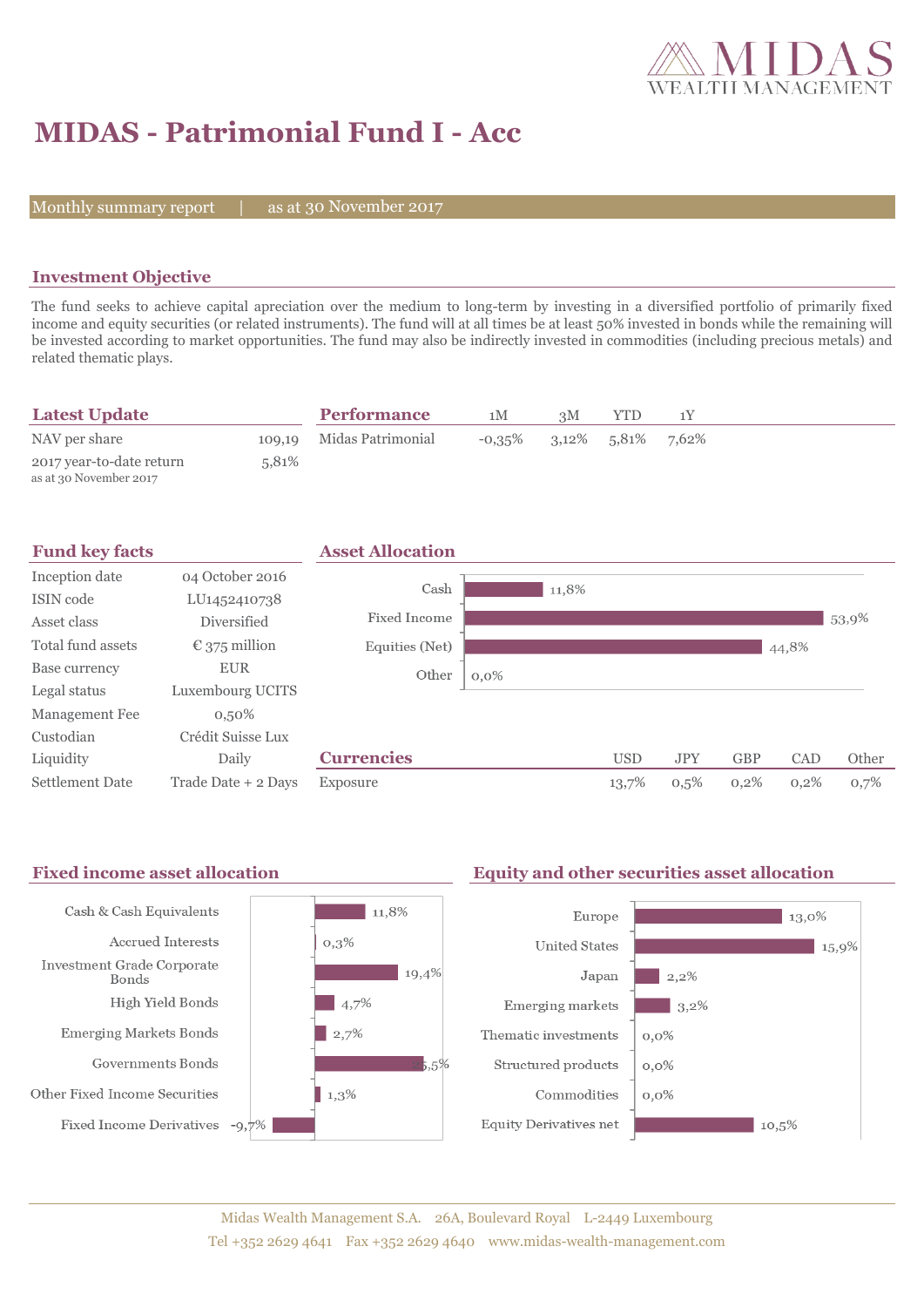

# **MIDAS - Patrimonial Fund I - Acc**

Monthly summary report | as at 30 November 2017

| Top 10 fixed income holdings         | <b>YTM</b> | Rating     | Weight  | <b>Fixed income rating breakdown</b> |       |
|--------------------------------------|------------|------------|---------|--------------------------------------|-------|
| DEUTSCHLAND REP : DBR 0 1/2 08/15/27 | $0,3\%$    | AAA        | 5,4%    |                                      |       |
| SPANISH GOV'T: SPGB 1.45 10/31/27    | $1,5\%$    | $BBB+$     | 5,3%    | <b>AAA</b><br>10,4%                  |       |
| PORTUGUESE OT'S : PGB 27/8 07/21/26  | 1,7%       | BBB-       | 3,8%    | 5,8%<br>AA                           |       |
| BTPS: BTPS 0.35 11/01/21             | $0,3\%$    | <b>BBB</b> | 3,5%    | А<br>$0,0\%$                         |       |
| FRANCE O.A.T.: FRTR 0 1/2 05/25/25   | $0,2\%$    | AA         | $3,0\%$ | <b>BBB</b>                           | 46,9% |
| BTPS $I/L$ : BTPS 0.1 05/15/22       | 0,7%       | <b>BBB</b> | $2,0\%$ | BB<br>7,5%                           |       |
| CELLNEX TELECOM : CLNXSM 27/8 04/18  | 2,1%       | $BB+$      | 1,7%    | B<br>10,2%                           |       |
| BOLLORE SA: BOLFP 2 01/25/22         | 1,1%       | <b>NR</b>  | 1,7%    | CCC<br>$0,0\%$                       |       |
| GAZPROMBANK: GPBRU 3.984 10/30/18    | 0,9%       | $BB+$      | 1,6%    | <b>NR</b><br>19,4%                   |       |
| ILIAD : ILDFP $11/210/14/24$         | $1,3\%$    | <b>NR</b>  | 1,6%    |                                      |       |

| 10,4% |
|-------|
| 9,6%  |
|       |
| 18,4% |
| 13,3% |
| 20,8% |
| 9,6%  |
|       |
|       |
|       |
|       |

## **Top 5 funds and other holdings**

| Nordea Stable Emerging Markets Equity Fund | 2,5%    |
|--------------------------------------------|---------|
| Amundi ETF TOPIX EUR Hedged Daily          | $2.2\%$ |
| MM Convertible Europe                      | 1,3%    |